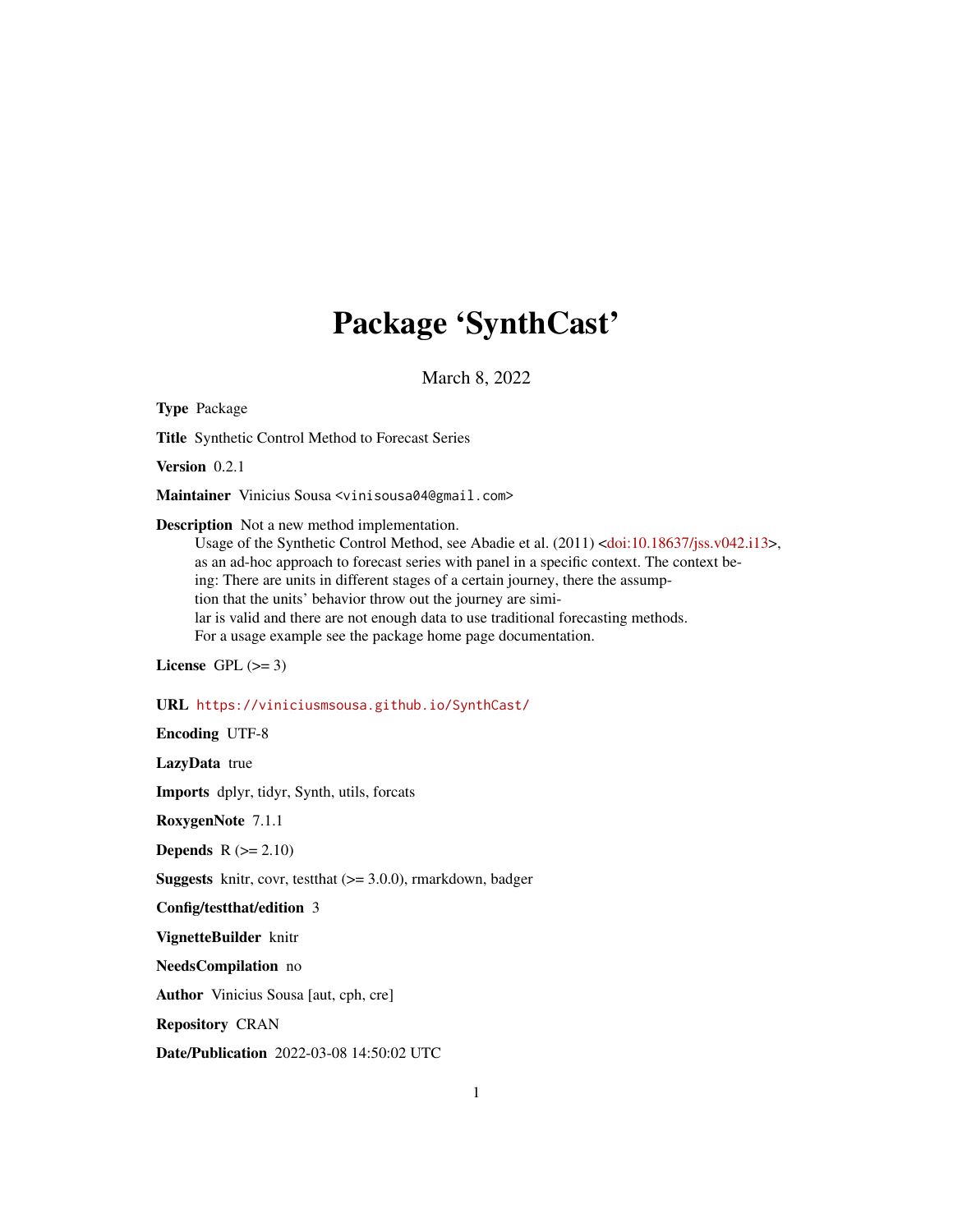## <span id="page-1-0"></span>R topics documented:

| Index | - 8 |
|-------|-----|
|       |     |
|       |     |
|       |     |
|       |     |
|       |     |
|       |     |
|       |     |

compute\_result\_tables *compute\_result\_tables*

#### Description

Internal function. Please refer to run\_synthetic\_forecast documentation.

#### Usage

```
compute_result_tables(
  df,
  synthetic_control_output,
 col_unit_name,
 unit_of_interest,
  serie_of_interest,
 max_time_unit_of_interest,
 periods_to_forecast,
 col_time
)
```
#### Arguments

| df                        | Main DataFrame.                                             |  |  |  |
|---------------------------|-------------------------------------------------------------|--|--|--|
| synthetic_control_output  |                                                             |  |  |  |
|                           | Output from compute_synthetic_control().                    |  |  |  |
| col_unit_name             | String with column name of the column with the units names. |  |  |  |
| unit_of_interest          |                                                             |  |  |  |
|                           | Value of the col unit name that is of interest.             |  |  |  |
| serie_of_interest         |                                                             |  |  |  |
|                           | Column name os the serie to be projected.                   |  |  |  |
| max_time_unit_of_interest |                                                             |  |  |  |
|                           | Outout from intern_get_max_time_unit_of_interest().         |  |  |  |
| periods_to_forecast       |                                                             |  |  |  |
|                           | (Integer) Number of periods to forecast.                    |  |  |  |
| col time                  | String with the column name of the time column.             |  |  |  |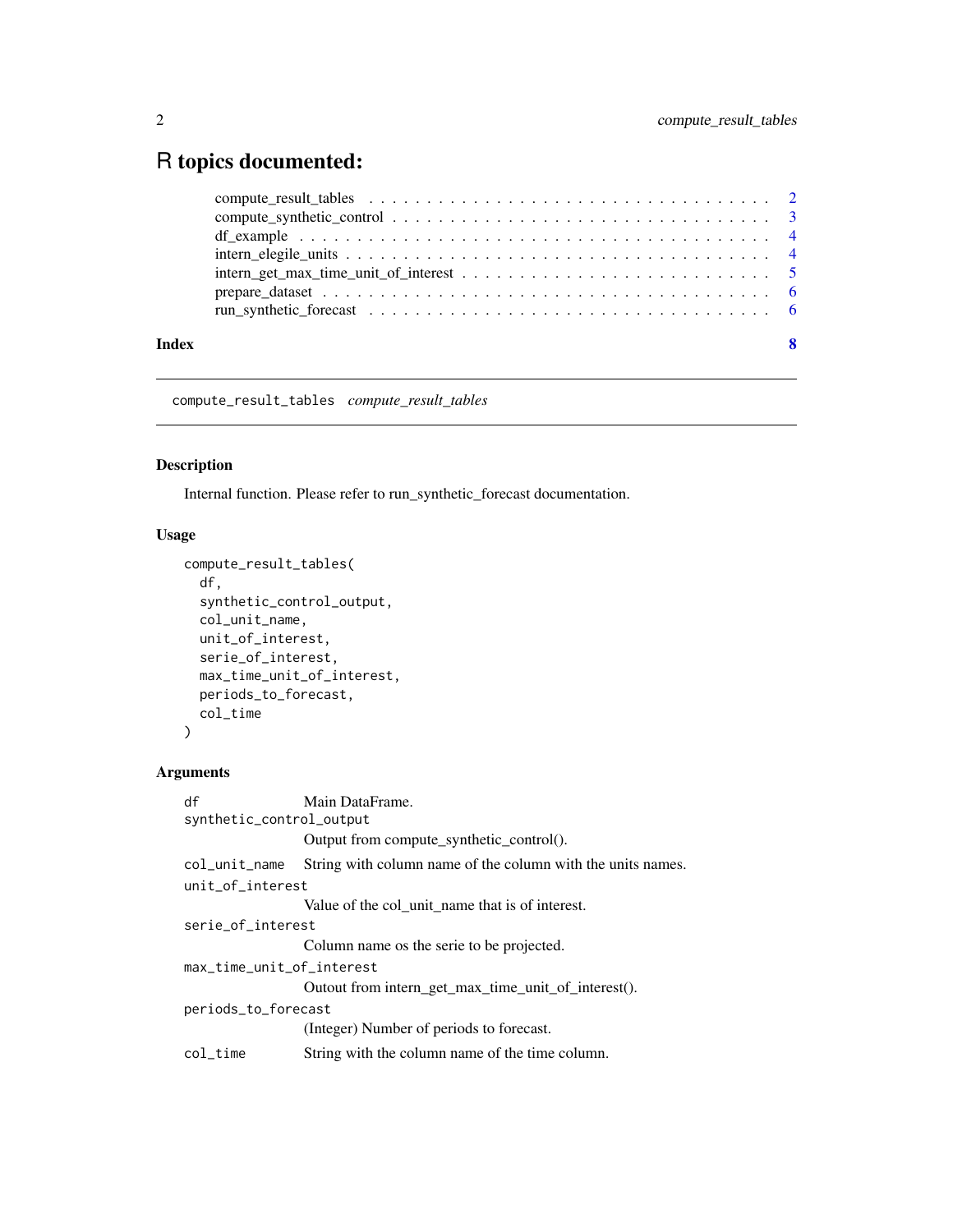#### <span id="page-2-0"></span>Value

List with result tables.

compute\_synthetic\_control

*compute\_synthetic\_control*

#### Description

Internal function. Please refer to run\_synthetic\_forecast documentation.

#### Usage

```
compute_synthetic_control(
  prepared_dataset,
  unit_of_interest,
  serie_of_interest,
  col_time,
 max_time_unit_of_interest
)
```
#### Arguments

```
prepared_dataset
                 Output from prepare_dataset().
unit_of_interest
                 Value of the col_unit_name that is of interest.
serie_of_interest
                 Column name os the serie to be projected.
col_time String with the column name of the time column.
max_time_unit_of_interest
                 Outout from intern_get_max_time_unit_of_interest().
```
#### Details

Compute the synthetic control 9wraps Synth package).

#### Value

List with (i) Synth::dataprep() output and (ii) Synth::Synth() output.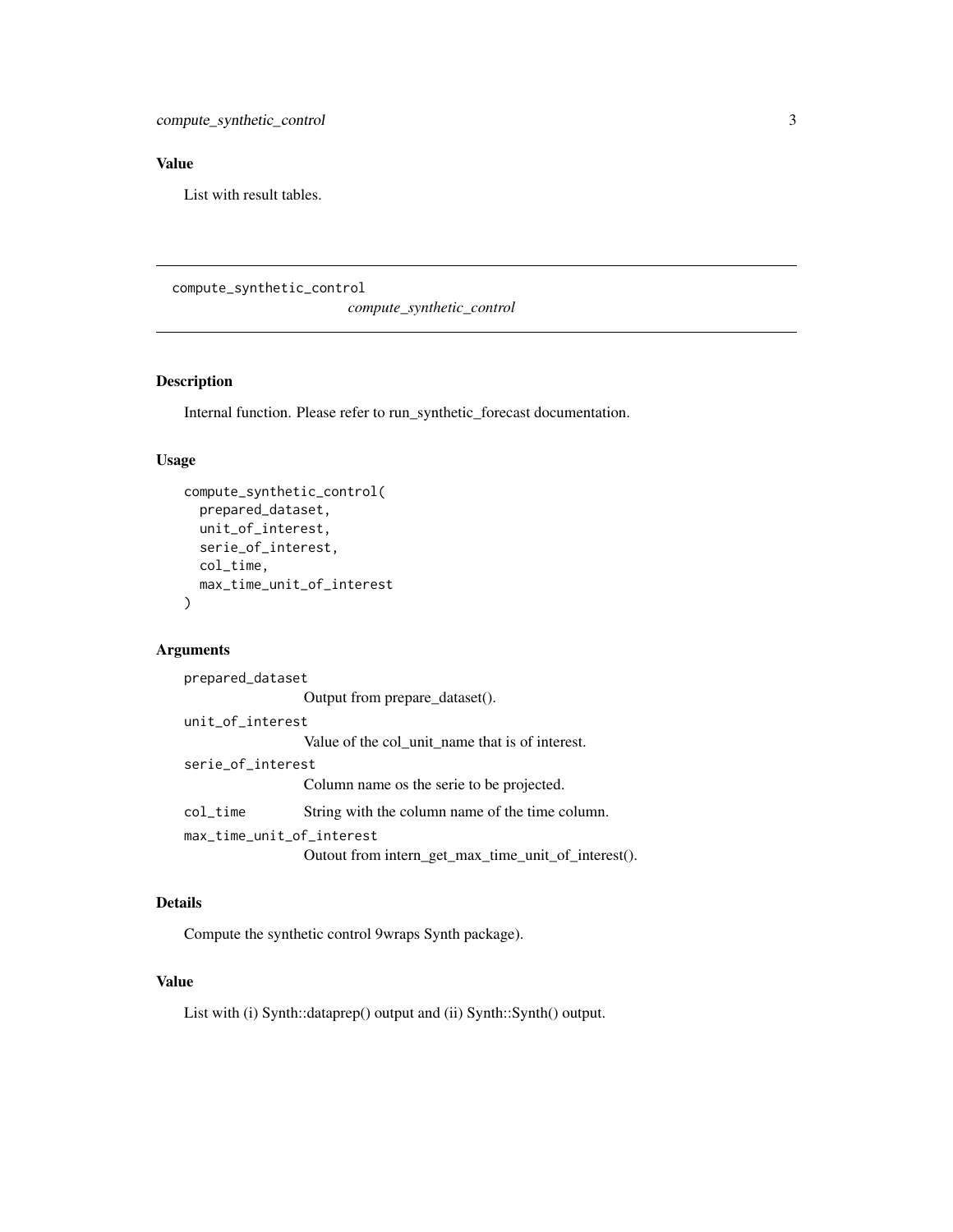<span id="page-3-0"></span>

#### Description

A generic dataset with a Y value and X predictors.

#### Usage

df\_example

### Format

A dataframe with 1275 rows e 32 variaveis:

unit Unit identification time\_period Time period, ascending integers. x1-x28 Variables.

intern\_elegile\_units *intern\_elegile\_units*

#### Description

Internal function. Please refer to run\_synthetic\_forecast documentation.

#### Usage

```
intern_elegile_units(
 df,
 col_unit_name,
 col_time,
 max_time_unit_of_interest,
 periods_to_forecast
)
```
#### Arguments

| df                        | Main DataFrame.                                             |  |  |
|---------------------------|-------------------------------------------------------------|--|--|
| col_unit_name             | String with column name of the column with the units names. |  |  |
| col_time                  | String with the column name of the time column.             |  |  |
| max_time_unit_of_interest |                                                             |  |  |
|                           | Outout from intern_get_max_time_unit_of_interest().         |  |  |
| periods_to_forecast       |                                                             |  |  |
|                           | (Integer) Number of periods to forecast.                    |  |  |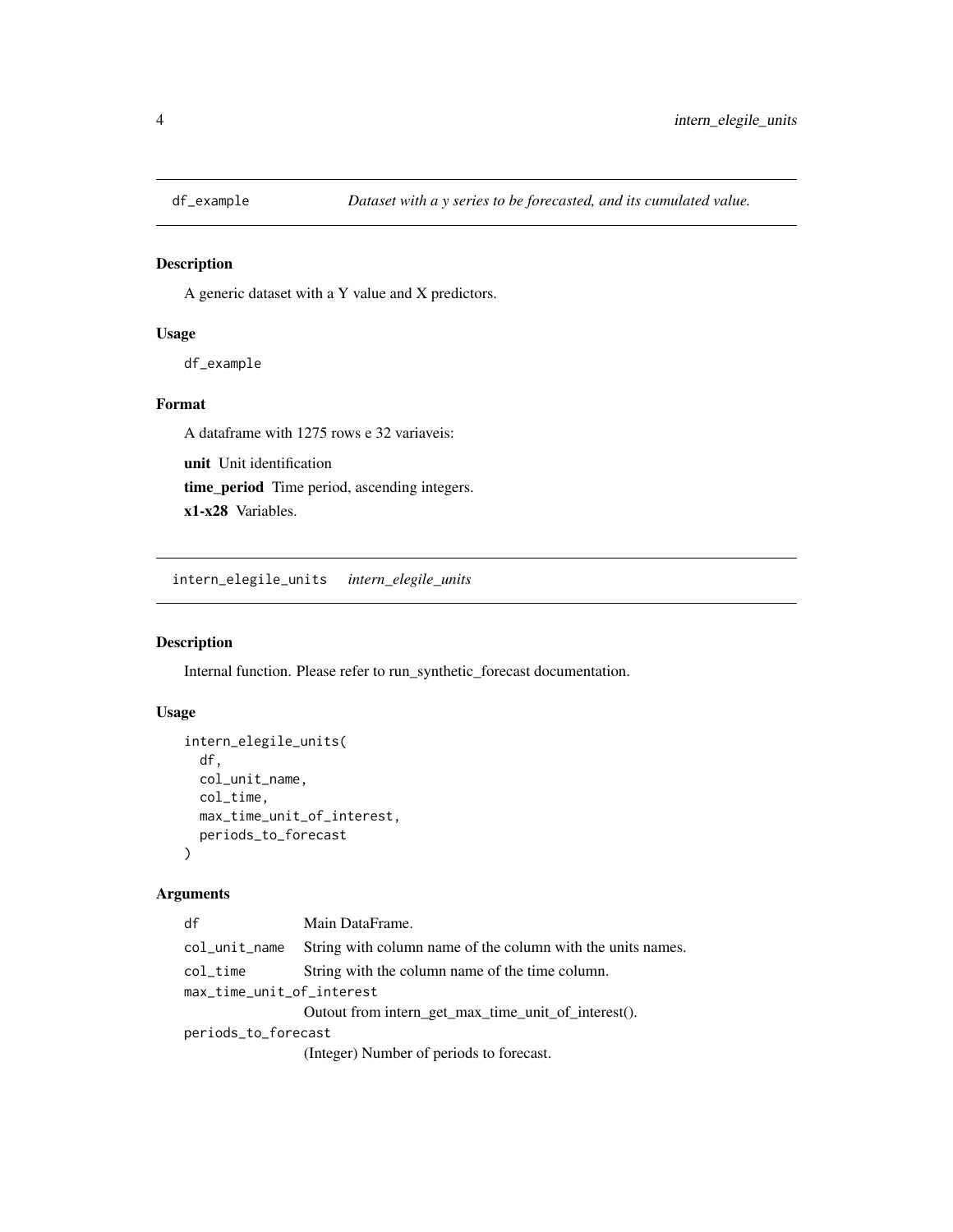#### <span id="page-4-0"></span>Details

Selects the elegible units to build the synthetic control: Rule the elegible units are the units that have at least max\_time\_unit\_of\_interest + periods\_to\_forecast time periods.

#### Value

DataFrame with the columns: (i) col\_unit\_name and (ii) manter (bool)

intern\_get\_max\_time\_unit\_of\_interest *intern\_get\_max\_time\_unit\_of\_interest*

#### Description

Internal function. Please refer to run\_synthetic\_forecast documentation.

#### Usage

```
intern_get_max_time_unit_of_interest(
  df,
  col_unit_name,
 unit_of_interest,
  col_time
\mathcal{L}
```
#### Arguments

| df               | Main DataFrame.                                                           |
|------------------|---------------------------------------------------------------------------|
|                  | col_unit_name String with column name of the column with the units names. |
| unit_of_interest |                                                                           |
|                  | Value of the col unit name that is of interest.                           |
| col time         | String with the column name of the time column.                           |

#### Details

Intern function to compute the max time period of the unit of interest.

#### Value

Same type as col\_time, max value.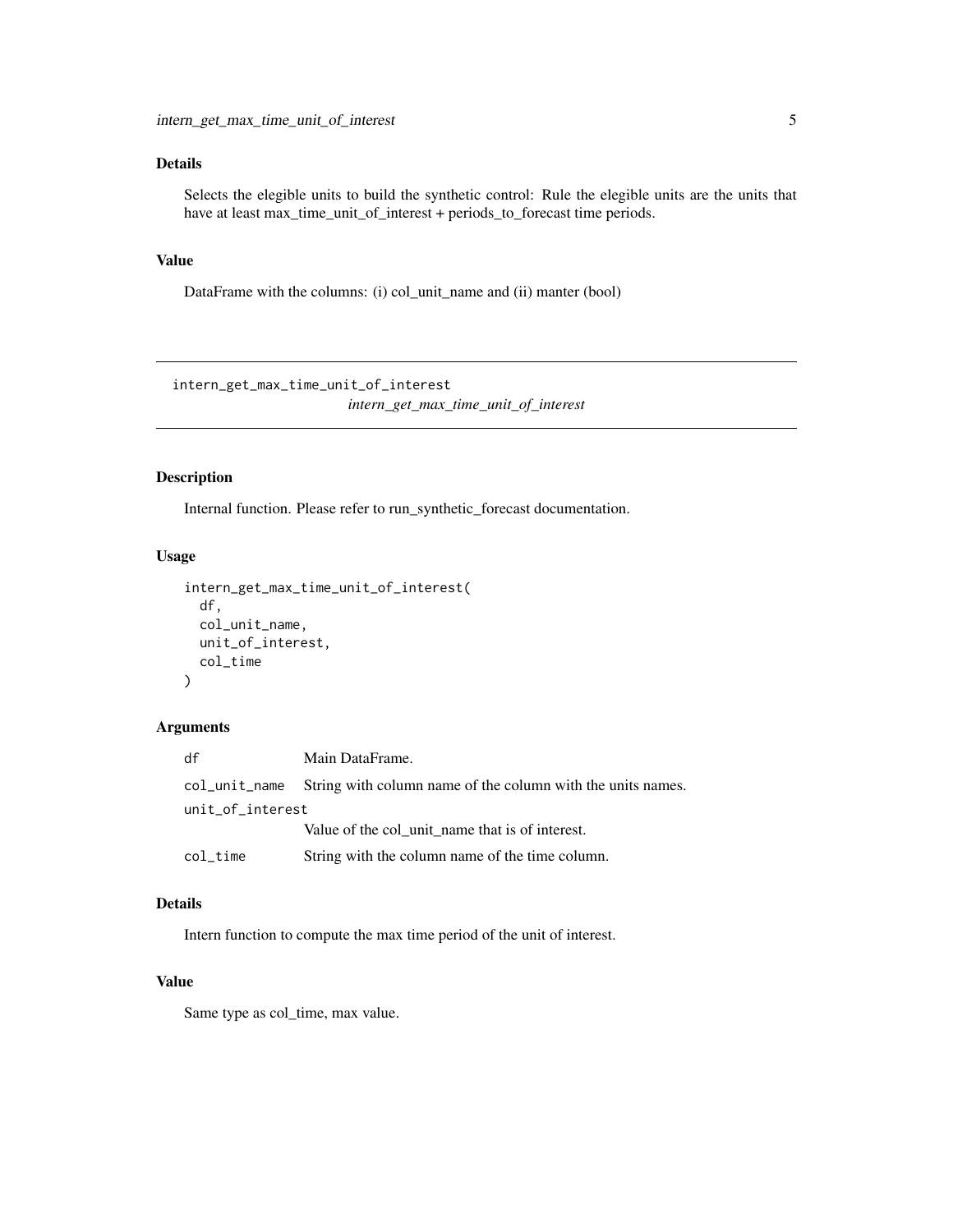<span id="page-5-0"></span>prepare\_dataset *prepare\_dataset*

#### Description

Internal function. Please refer to run\_synthetic\_forecast documentation.

#### Usage

```
prepare_dataset(
  df,
  df_elegible_units,
  col_unit_name,
  col_time,
  unit_of_interest,
  max_time_unit_of_interest
\mathcal{L}
```
#### Arguments

| df                                   | Main DataFrame.                                             |  |  |  |
|--------------------------------------|-------------------------------------------------------------|--|--|--|
| df_elegible_units                    |                                                             |  |  |  |
|                                      | output from intern elegile units().                         |  |  |  |
| col_unit_name                        | String with column name of the column with the units names. |  |  |  |
| $col$ <sub><math>\_time</math></sub> | String with the column name of the time column.             |  |  |  |
| unit_of_interest                     |                                                             |  |  |  |
|                                      | Value of the col unit name that is of interest.             |  |  |  |
| max_time_unit_of_interest            |                                                             |  |  |  |
|                                      | Outout from intern_get_max_time_unit_of_interest().         |  |  |  |

#### Value

A dataset to be inputed in the compute\_synthetic\_control().

run\_synthetic\_forecast

*run\_synthetic\_forecast*

#### Description

Executes all the other package functions in order to have a list with the results table.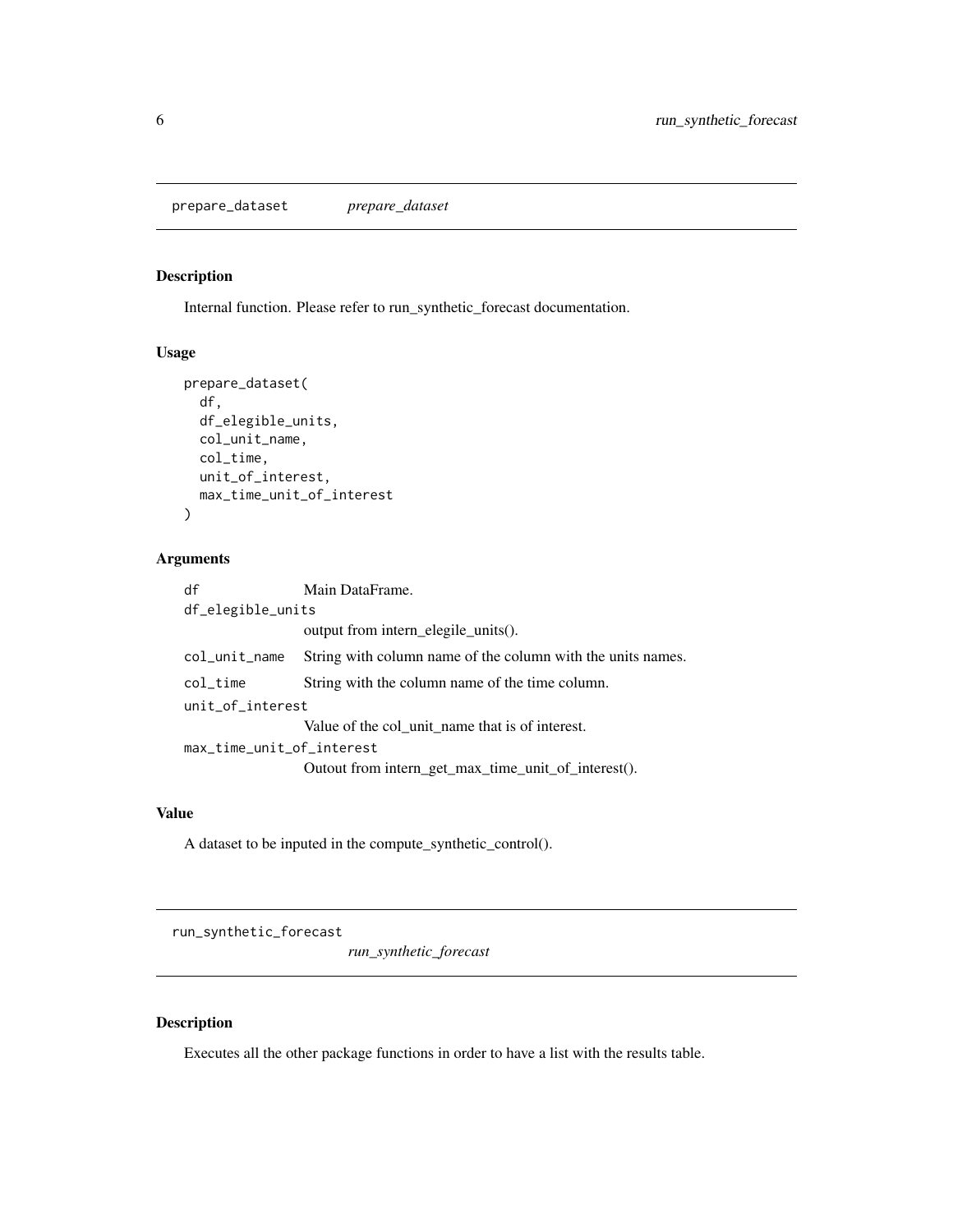run\_synthetic\_forecast 7

### Usage

```
run_synthetic_forecast(
 df,
  col_unit_name,
 unit_of_interest,
 col_time,
 periods_to_forecast,
 serie_of_interest
\mathcal{L}
```
#### Arguments

| df                  | Main DataFrame.                                             |  |  |  |
|---------------------|-------------------------------------------------------------|--|--|--|
| col_unit_name       | String with column name of the column with the units names. |  |  |  |
| unit_of_interest    |                                                             |  |  |  |
|                     | Value of the col_unit_name that is of interest.             |  |  |  |
| col_time            | String with the column name of the time column.             |  |  |  |
| periods_to_forecast |                                                             |  |  |  |
|                     | (Integer) Number of periods to forecast.                    |  |  |  |
| serie_of_interest   |                                                             |  |  |  |
|                     | Column name os the serie to be projected.                   |  |  |  |

#### Value

List with results table.

#### Examples

```
synthetic_forecast <- run_synthetic_forecast(
df = df_example,
col_unit_name = 'unit',
col_time='time_period',
periods_to_forecast=12,
unit_of_interest = '30',
serie_of_interest = 'x1'
)
```